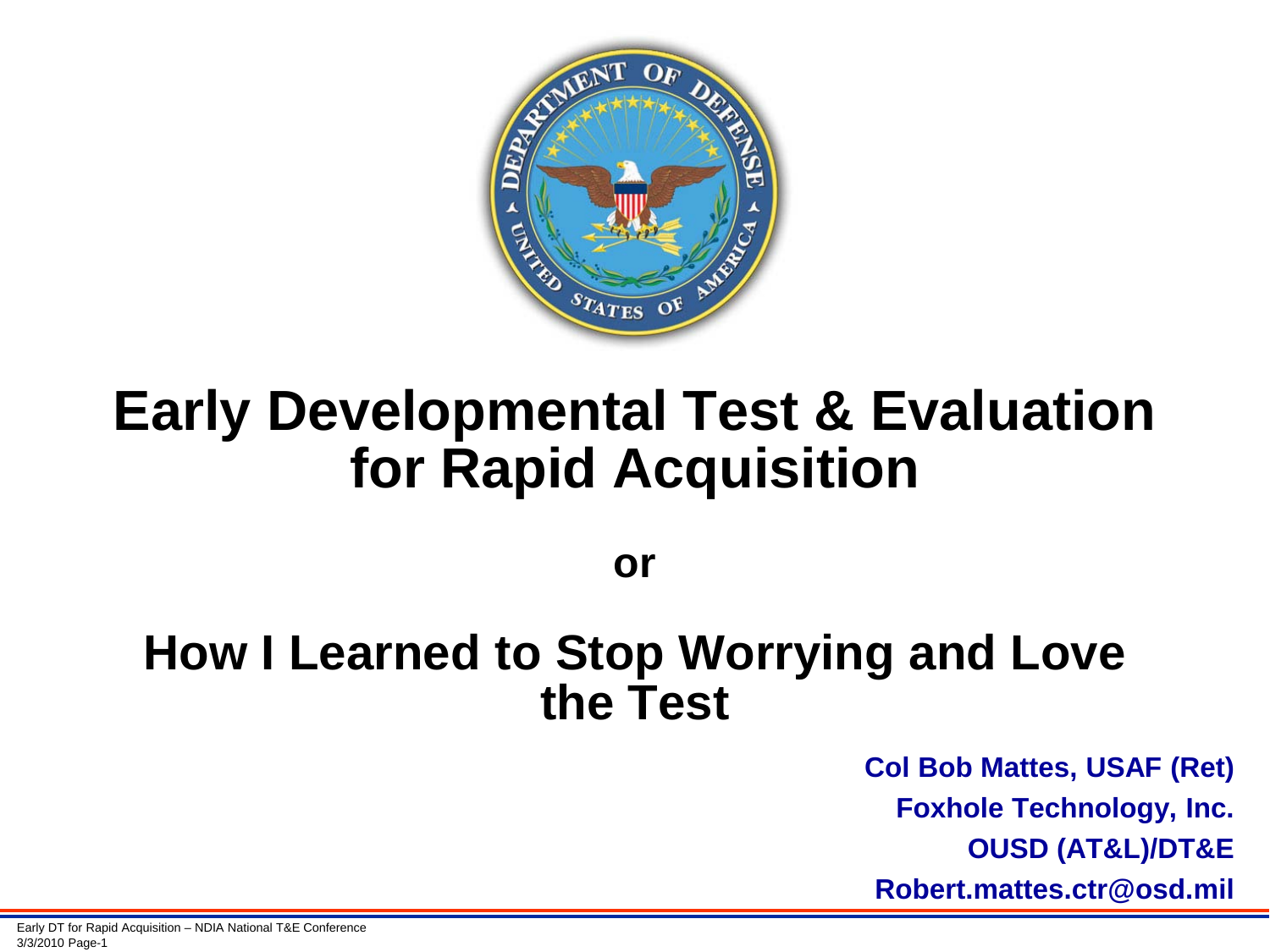





- **Definition of Rapid Acquisition**
- **DT&E in Requirements**
- **DT&E Assistance Pre-RFP**
- **Competitive Prototyping**
- **Early post-selection Prototype**
- **"Classic" Developmental Test and Evaluation**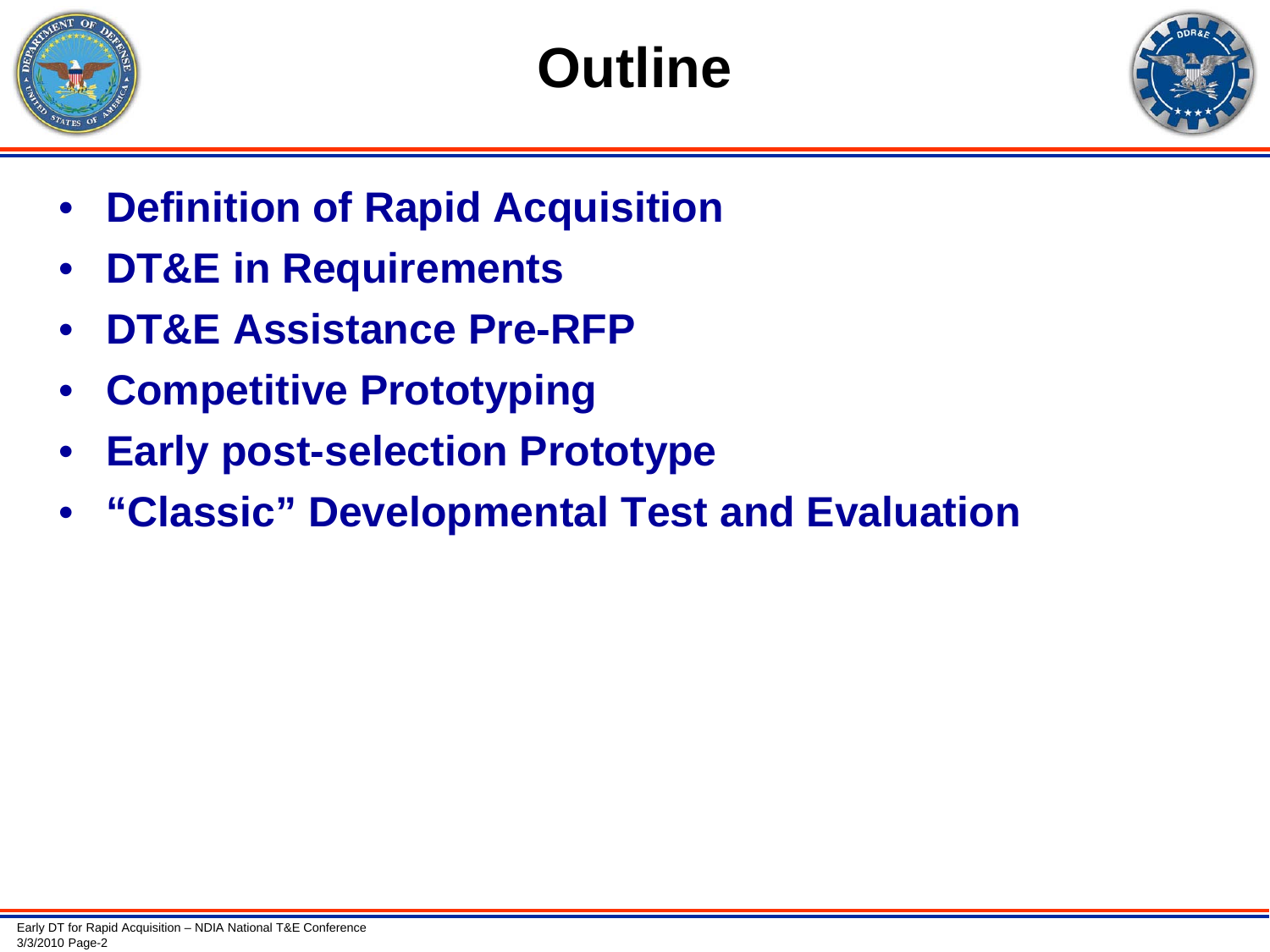

# **Definition**



**Rapid Acquisition = 1 – 2 years from requirement to fielding Rapid Fielding = 90 days – 6 months for the same**

- **As many definitions of rapid acquisition as people you ask**
	- **Snipers**
- **For today's purposes:**
	- **Tactically relevant timeline**
	- **Warfighter focused capability**
	- **Interoperable as required**
	- **Supportable in theater**
- **Must already exist in a readily fieldable form**
	- **No time for serious R&D**
	- **May need to integrate into current ops schema**
- **Not to say that other definitions aren't valid for other purposes**
	- **Rapid may be 8 years for an aircraft carrier or 5 years for an aircraft from scratch**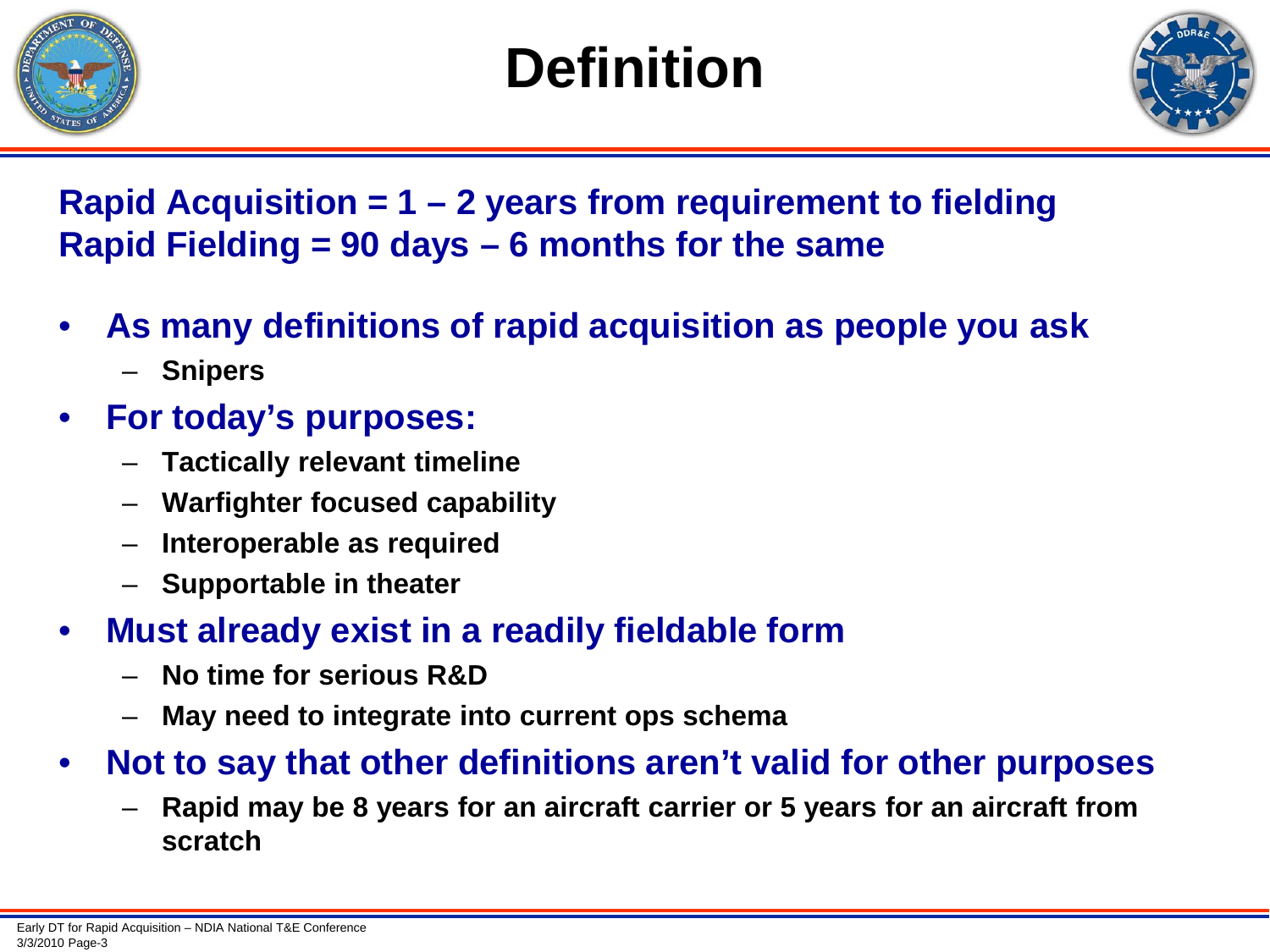



- **Good Leadership**
	- **If you don't start here, the rest is a crap shoot**
- **Motivated, committed team**
	- **Acq professionals, finance folks, users, congressional staffers, etc.**
- **Firm, fixed, well-understood requirements**
	- **Creep = failure**
- **Currently available products**
	- **Must pass the parking lot test**
- **Readily available funding**
- **Senior leadership support**
	- **The invisible hammer - hands off until/if needed**
- **Active warfighter/user involvement**
- **Firm goals/deadlines**

**"You can get much farther with a kind word and a gun than you can with a kind word alone." - Al Capone**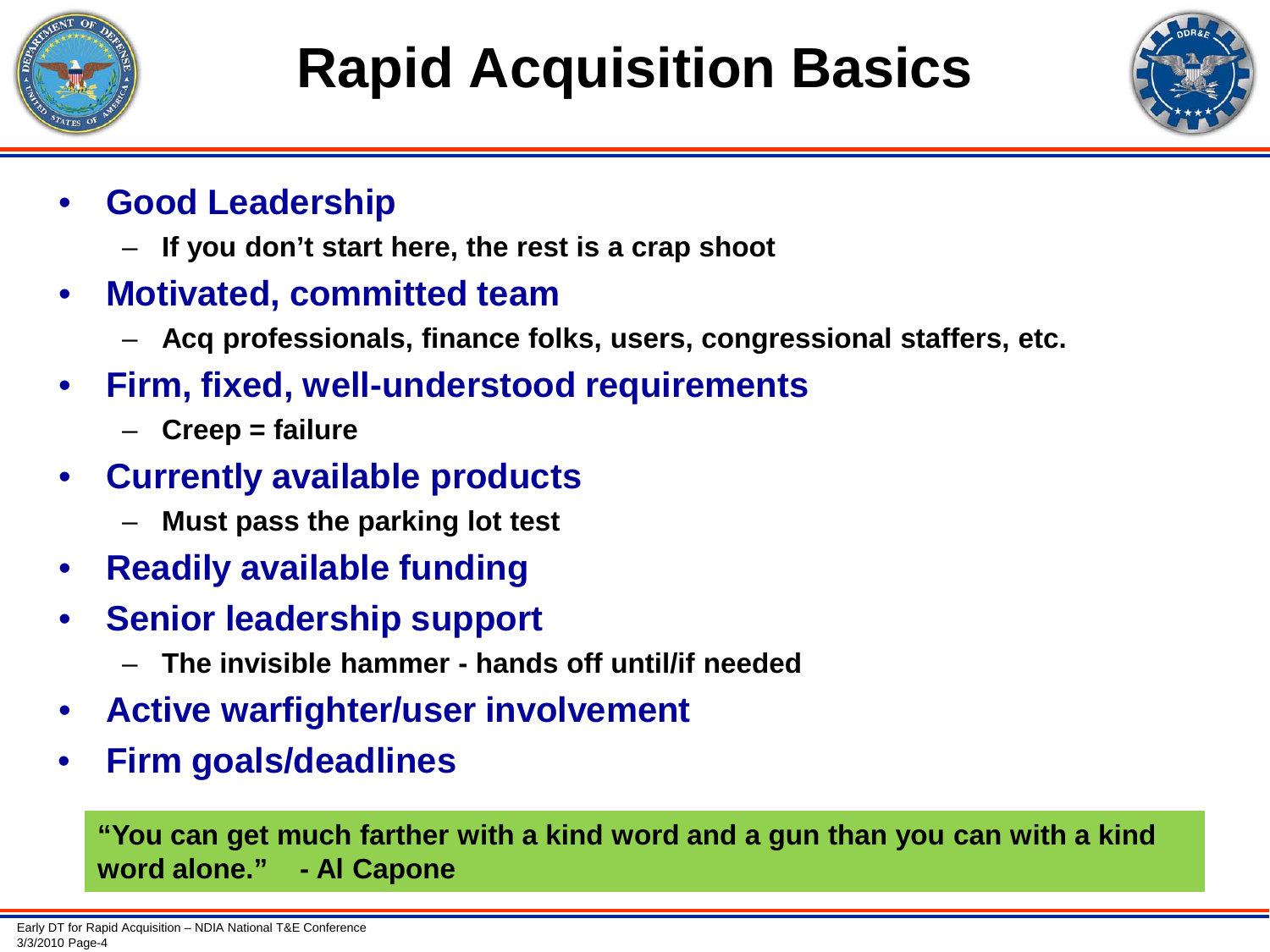



- **Definition: "Bring it and set it up in my parking lot."**
- **Timing: Either industry day, 30 days after industry day (preferable), or as part of the RFP evaluation**
- **Purpose: Cuts out the "We're THIS close to having it ready" crowd**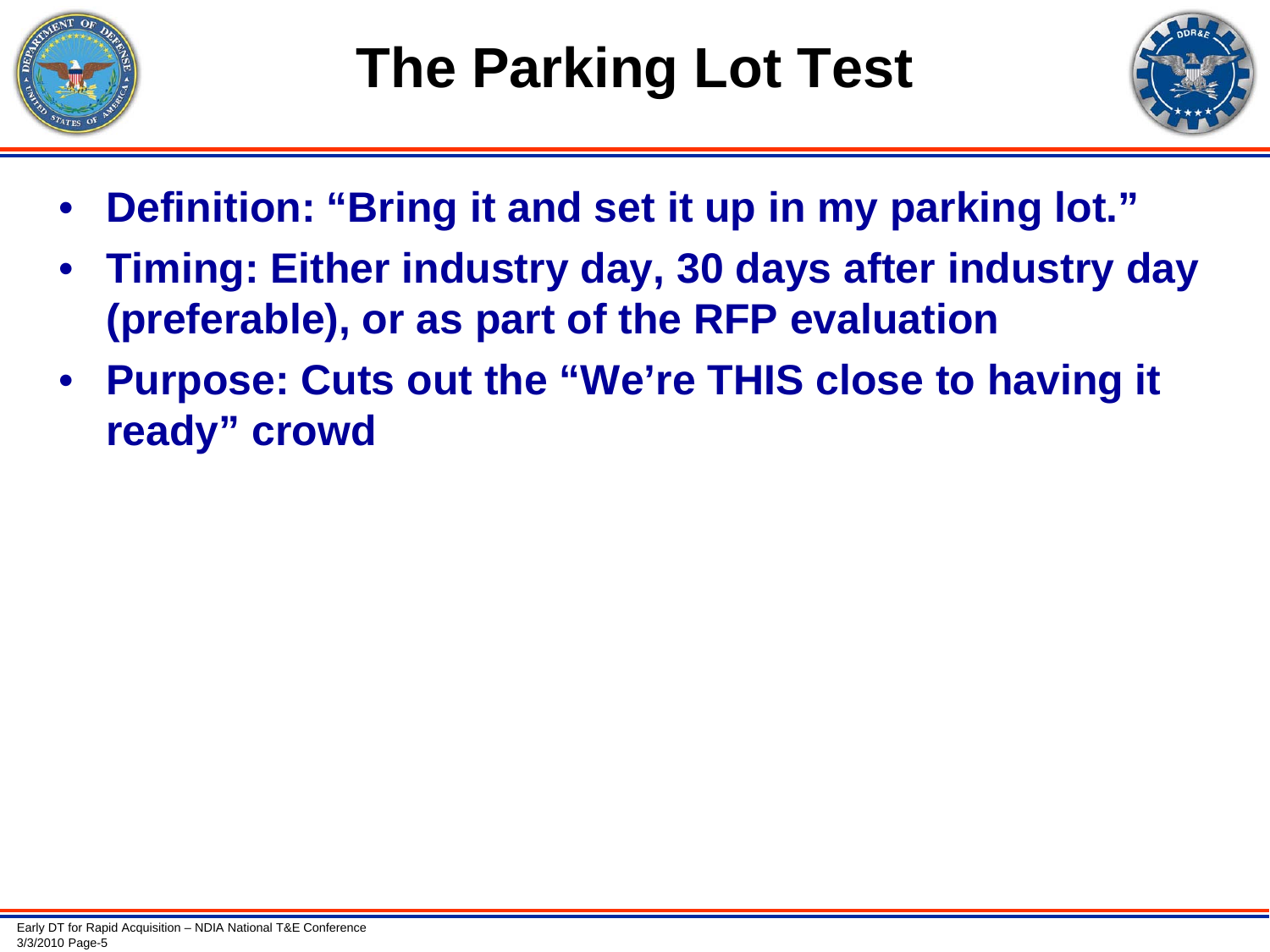



#### • **Measurable, testable, operationally relevant**

- **Just because you can measure it doesn't mean that you can readily test it**
- **Just because you can test it doesn't mean it will solve the user's issue in the real world**
- **The user should not want it if it doesn't meet the requirements**
	- − **Deliver the required performance – don't skimp or gold-plate**

## • **Art of the possible**

- **What does the user really need?**
- **Don't require an unobtanium mine**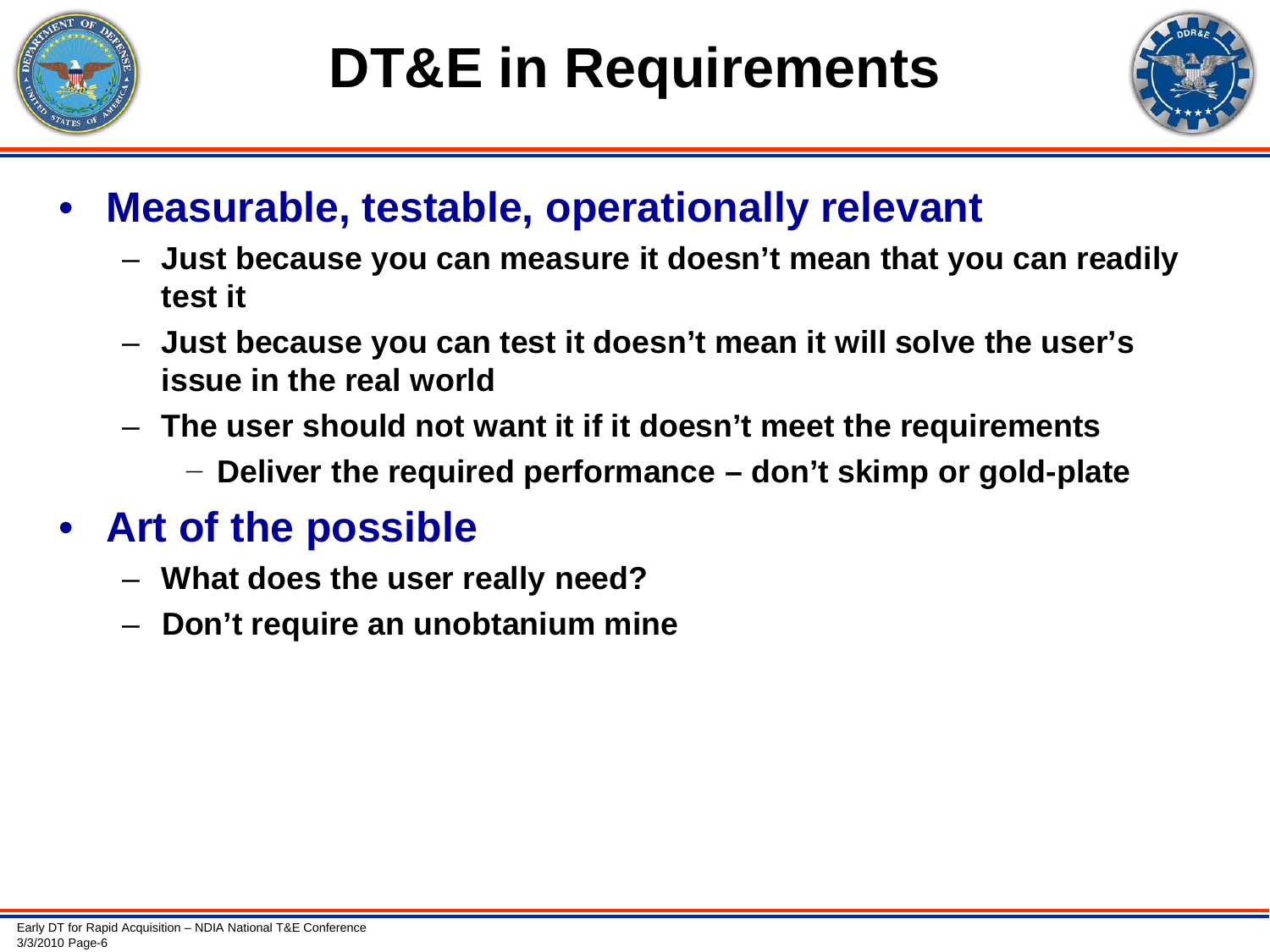



#### • **Market survey**

– **Test experience can help scope the art of the possible**

#### • **Risk assessments**

- **What has bit us in the past?**
- **Is the bar too high for a rapid effort?**

### • **Testable criteria**

- **Helps limit avenues for protest**
- **Should make picking a winner easier**
- **Must be operationally relevant**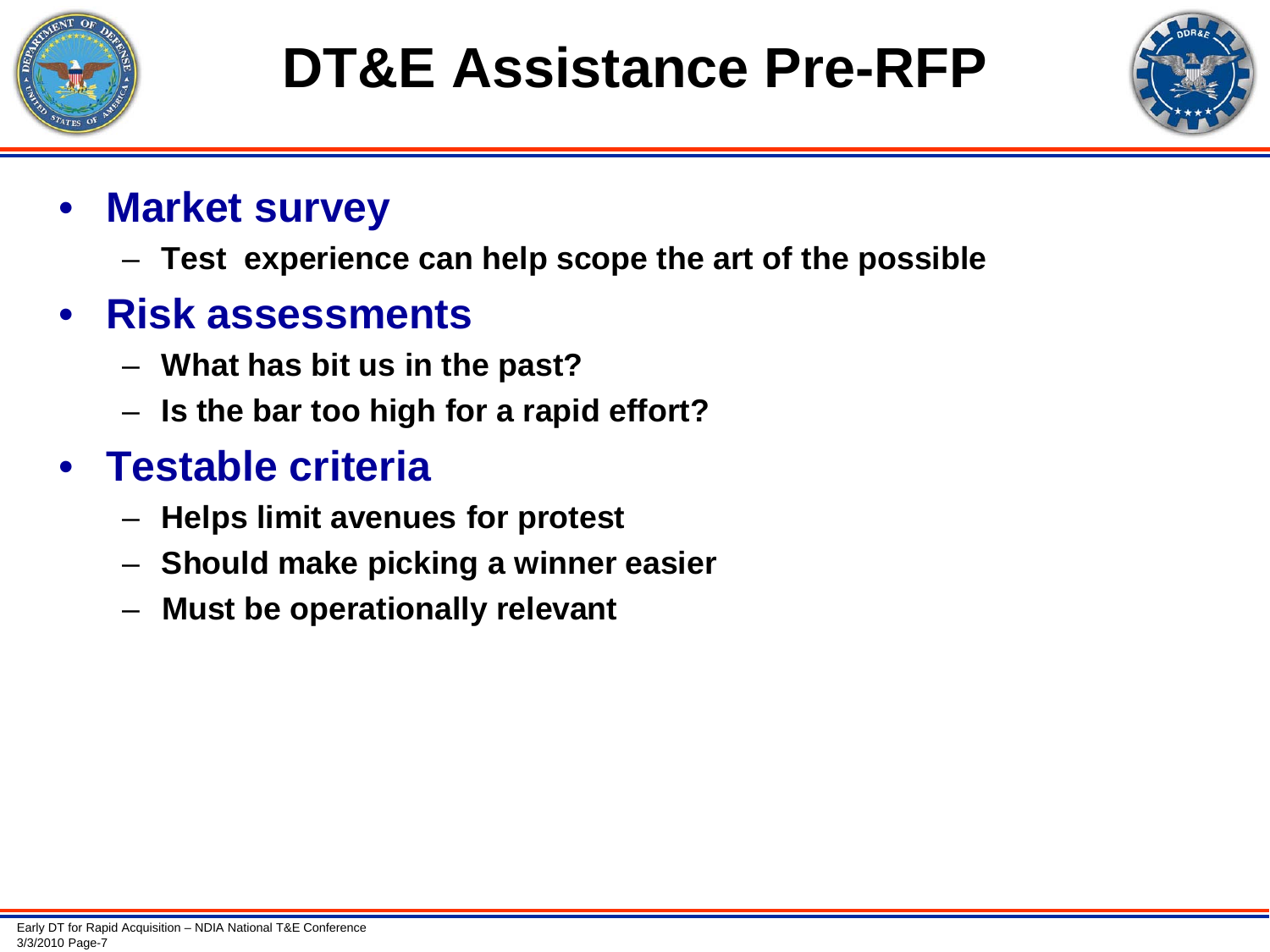



- **Early user involvement**
	- **Up front reality/heading check**
	- **Two edged sword – be careful what you ask for**
- **Requirements refinement**
	- **What unanticipated capabilities do the prototypes display?**
	- **What don't you need that seemed like a good idea earlier?**
	- **What's too hard to do in the time available?**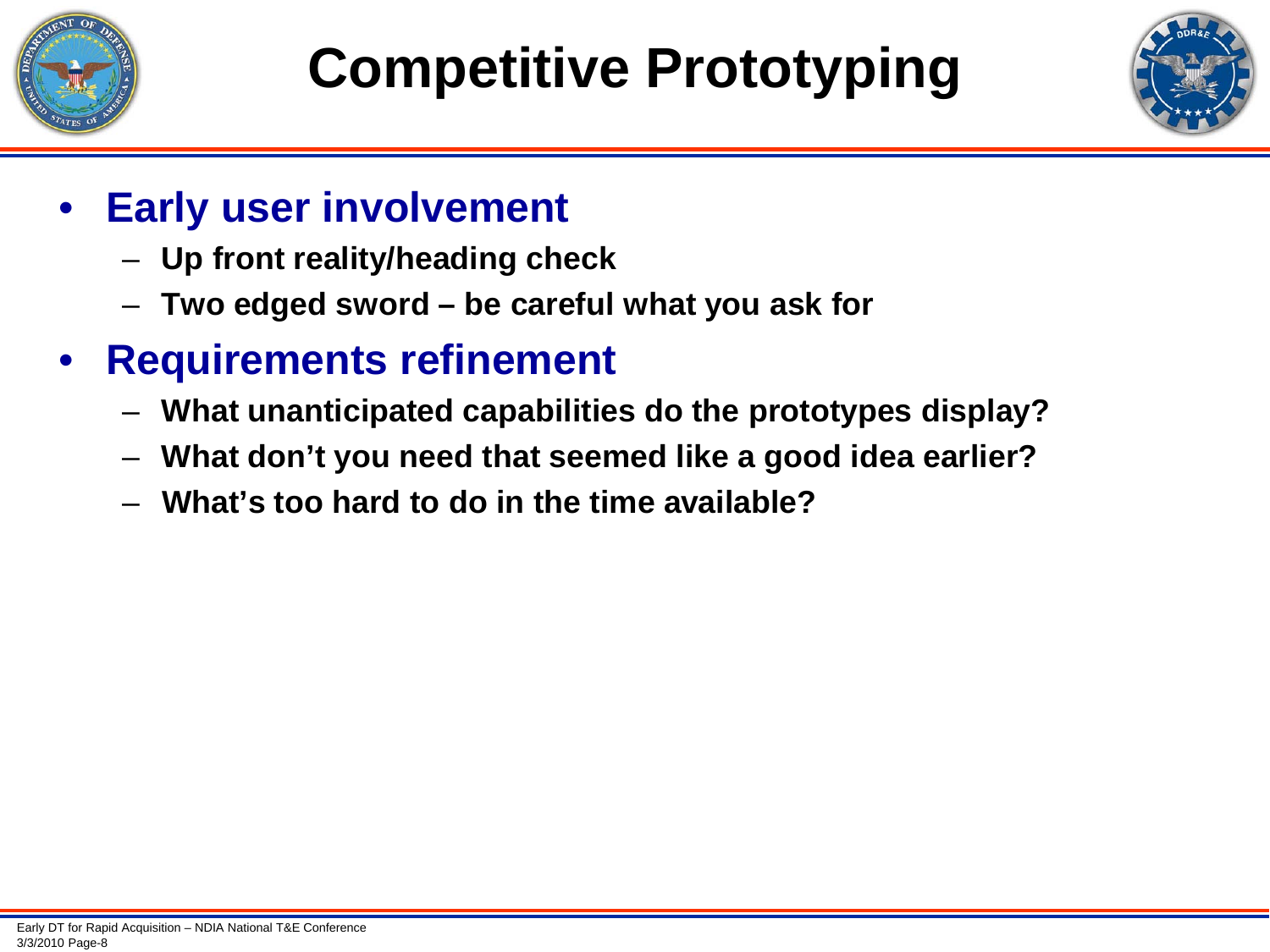



- **Is the technology mature for fielding?**
	- **What technical risks remain to be retired?**
	- **If you did your job right, this will probably be an integration issue**
- **Have lessons learned from competitive prototyping been incorporated?**
- **Early user assessment**
	- **Refine the details**
	- **Know when to knock it off**
	- **What did you miss?**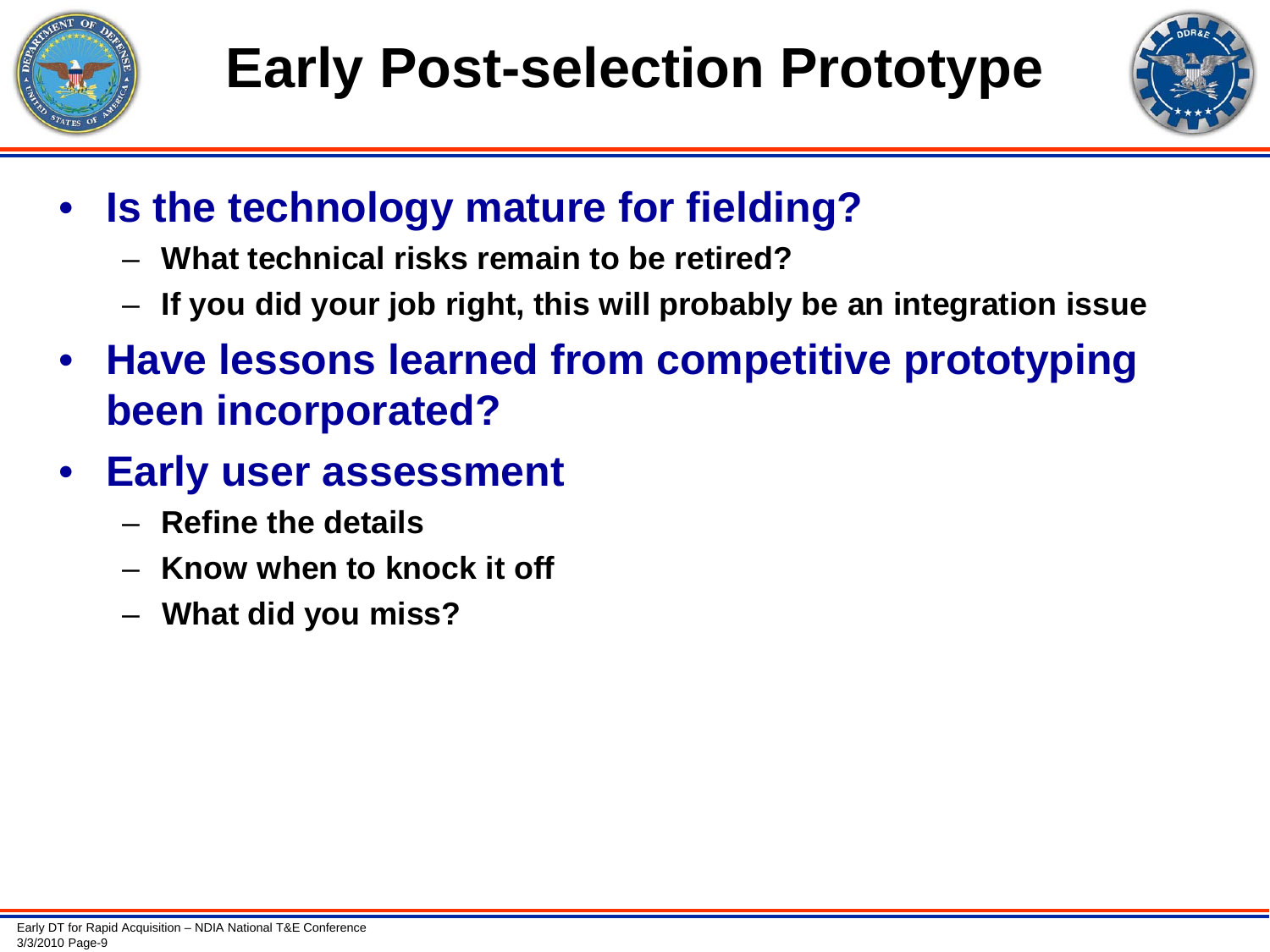

# **"Classic" Developmental Test & Evaluation**



- **Safe?**
- **Effective?**
- **Suitable?**
- **Sustainable?**
- **Technical risks retired?**
- **Ready for field testing in theater?**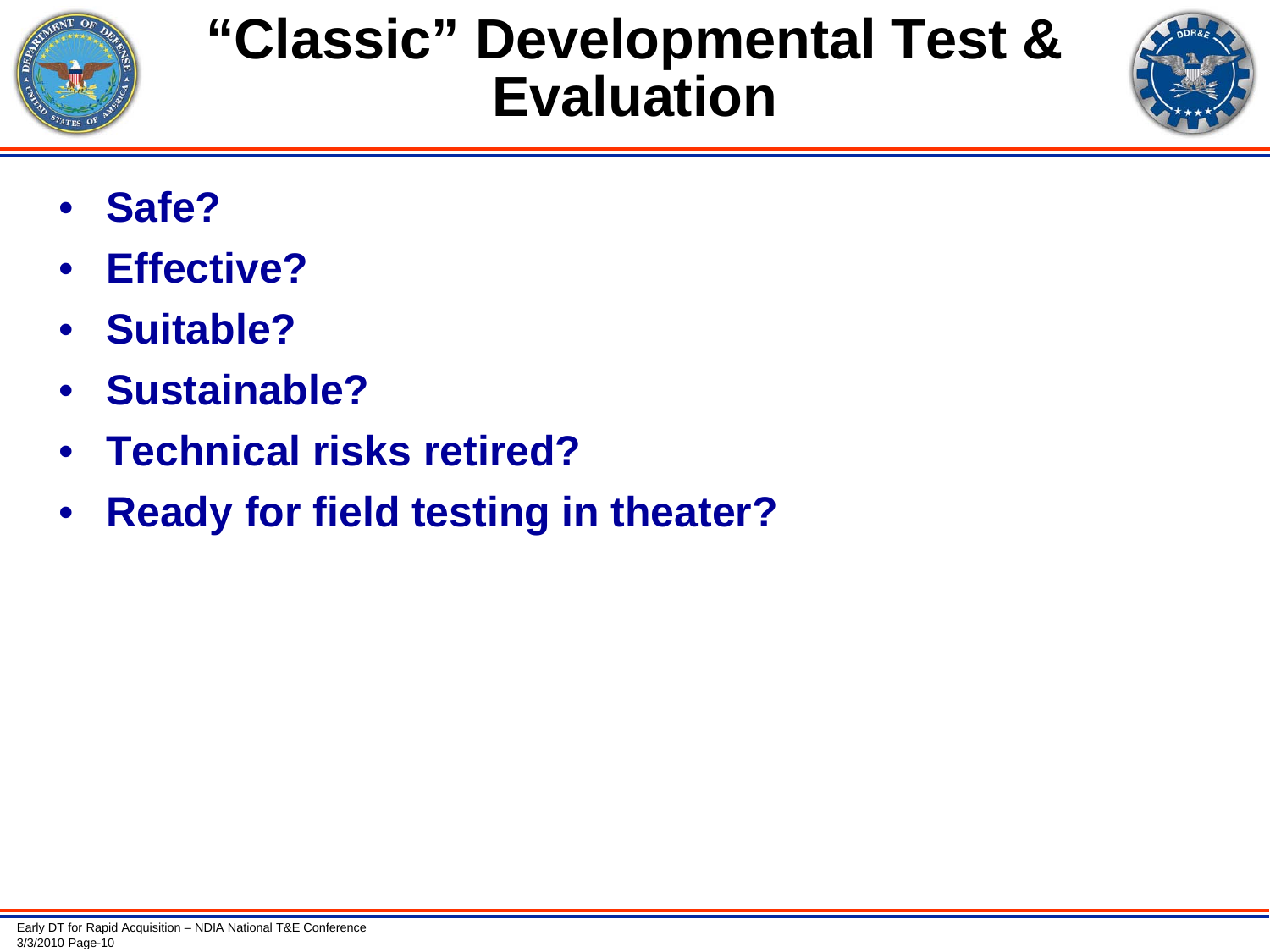





**Rapid acquisition is not a sprint, but neither is it a marathon. It's more like a 400m run. Pace your efforts accordingly.**

**If you don't involve T&E early and often, you probably won't get what you thought you'd get when you thought you'd get it at the price you thought you'd get it.**